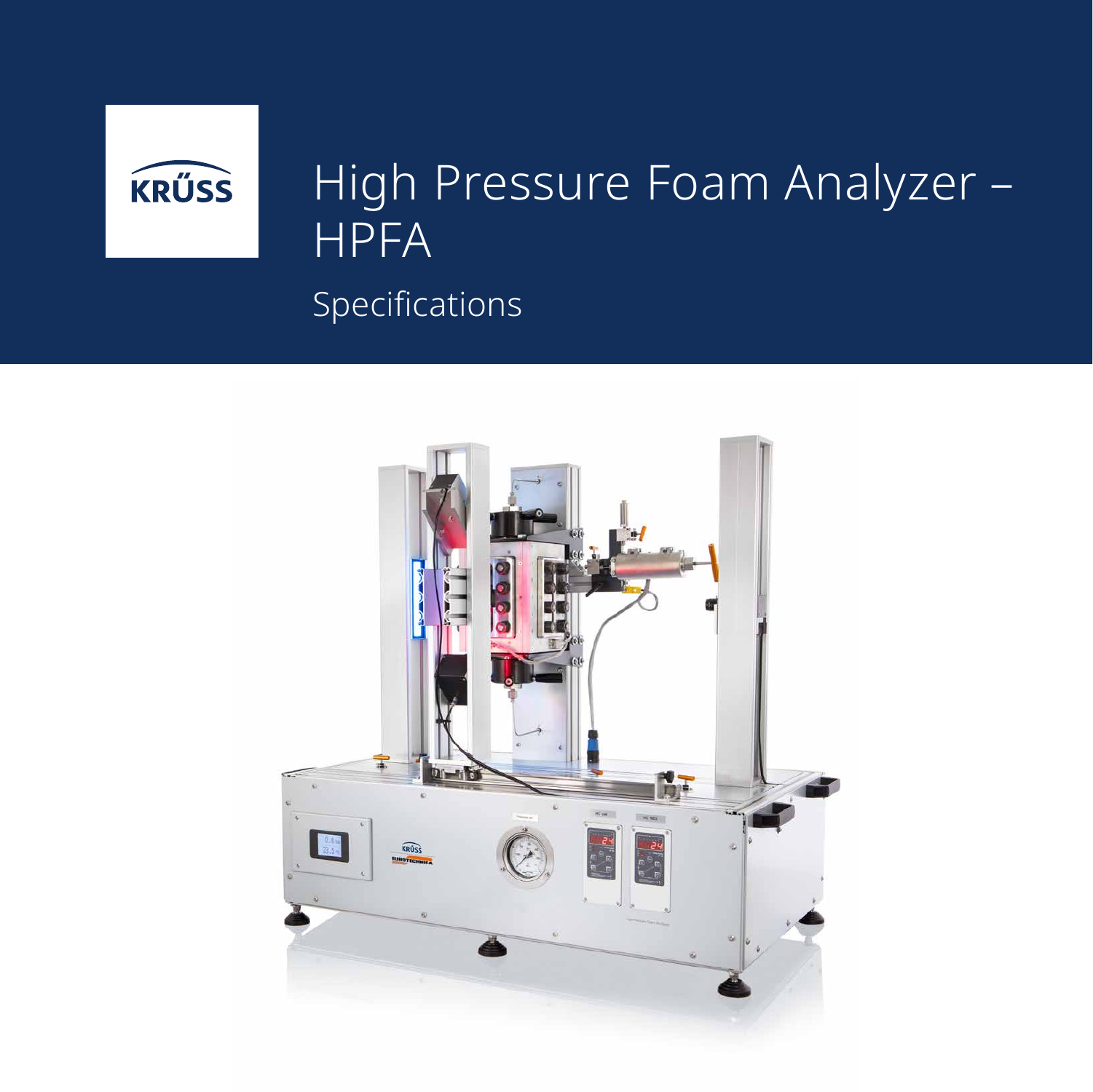| <b>Product group specifications</b>                                                               | <b>HPFA</b>                                                                                                    |
|---------------------------------------------------------------------------------------------------|----------------------------------------------------------------------------------------------------------------|
| <b>Height camera</b>                                                                              |                                                                                                                |
| Connection<br>Performance<br>Spatial resolution<br>Mean field of view<br>Focus                    | <b>USB 2.0</b><br>5 fps at 1280 × 1024 px<br>200 dpi   0.12 mm/px<br>$85 \times 5.2$ mm <sup>2</sup><br>manual |
| <b>Structure camera</b>                                                                           |                                                                                                                |
| Connection<br>Performance<br>Mean field of view<br>Diameter of minimum detectable bubble<br>Focus | <b>USB 2.0</b><br>2 fps at 1280 × 1024 px<br>$25 \times 13$ mm <sup>2</sup><br>$150 \mu m$<br>manual           |
| <b>Illumination for height detection</b>                                                          |                                                                                                                |
| <b>Type</b><br>Wave length, dominant                                                              | LED (blue)<br>469 nm                                                                                           |
| <b>Illumination for structure detection</b>                                                       |                                                                                                                |
| Type<br>Wave length, dominant                                                                     | LED (red)<br>633 nm                                                                                            |
| <b>Software</b>                                                                                   |                                                                                                                |
| ADVANCE                                                                                           | foam analysis - high pressure                                                                                  |

| <b>Measurement specifications</b>   |                                                                                                                                                                                                                                                                                         | <b>HPFA</b>                                                                                                                                                                                                                                                 |
|-------------------------------------|-----------------------------------------------------------------------------------------------------------------------------------------------------------------------------------------------------------------------------------------------------------------------------------------|-------------------------------------------------------------------------------------------------------------------------------------------------------------------------------------------------------------------------------------------------------------|
| <b>Analyzed foam characteristic</b> | foamability and foam stability                                                                                                                                                                                                                                                          | foam structure: homogeneity, stability and aging                                                                                                                                                                                                            |
| Results                             | $\blacksquare$ foam height<br>$\blacksquare$ liquid height<br>$\blacksquare$ total height<br>$\blacksquare$ foam capacity <sup>1)</sup><br>maximum foam density<br>expansion rate<br>$\blacksquare$ foam half life time<br>$\blacksquare$ drainage half life time<br>sample temperature | $\blacksquare$ mean bubble area<br><b>u</b> bubble count per mm <sup>2</sup><br>standard deviation of mean bubble area<br><b>p</b> bubble size distribution<br><b>p</b> bubble count half life<br>Sauter mean radius<br>$\blacksquare$ final foam structure |
|                                     | gas temperature<br>pressure                                                                                                                                                                                                                                                             |                                                                                                                                                                                                                                                             |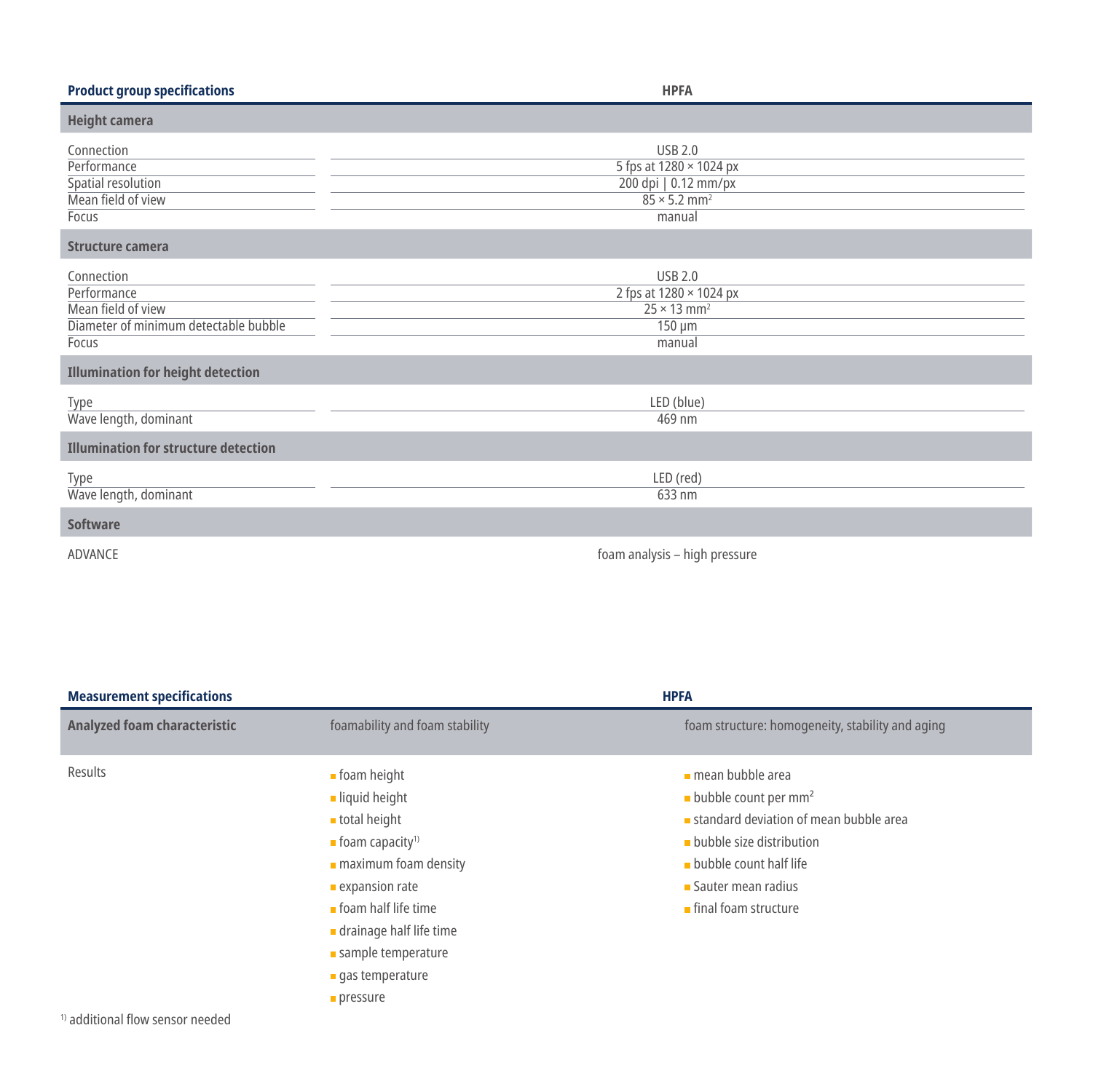| <b>General specifiations</b>                          | <b>HFPA</b>                                                                       |  |  |
|-------------------------------------------------------|-----------------------------------------------------------------------------------|--|--|
| <b>Pressure measurement</b>                           |                                                                                   |  |  |
| Maximum pressure <sup>2)</sup>                        | 350 bar (5000 psi)                                                                |  |  |
| <b>Temperature control</b>                            |                                                                                   |  |  |
| Type                                                  | electrical                                                                        |  |  |
| Range                                                 | from room temperature up to 120 °C                                                |  |  |
| <b>Temperature sensor</b>                             |                                                                                   |  |  |
| Sensor                                                | 1 thermocouple                                                                    |  |  |
| Location                                              | in the high-pressure cell (top/middle/bottom)                                     |  |  |
| <b>Mini dosing system</b>                             |                                                                                   |  |  |
| Dosing                                                | manual                                                                            |  |  |
| Location                                              | in the high-pressure cell (top/middle/bottom)                                     |  |  |
| Temperature                                           | maximum 180 °C                                                                    |  |  |
| <b>Environment</b>                                    |                                                                                   |  |  |
| Operating temprature                                  | 10 to 40 °C                                                                       |  |  |
| Humidity                                              | without condensation                                                              |  |  |
| <b>Instrument dimensions</b>                          |                                                                                   |  |  |
| Footprint                                             | 1100 mm $\times$ 640 mm (W $\times$ D)                                            |  |  |
| Height                                                | 1070 mm                                                                           |  |  |
| Weight (without accessories)                          | ca. 190 kg                                                                        |  |  |
| <b>Power supply for HPFA</b>                          |                                                                                   |  |  |
| Voltage                                               | 100 to 240 VAC                                                                    |  |  |
| Power consumption                                     | maximum 30 W                                                                      |  |  |
| Frequency                                             | 50 to 60 Hz                                                                       |  |  |
| <b>Power supply for heating</b>                       |                                                                                   |  |  |
| Voltage                                               | 115/230 VAC                                                                       |  |  |
| Power consumption                                     | maximum 1880 W                                                                    |  |  |
| Frequency                                             | 50 to 60 Hz                                                                       |  |  |
| <b>Interfaces</b>                                     |                                                                                   |  |  |
| PC.                                                   | $1 \times$ USB 3.0                                                                |  |  |
| <b>Accessories</b>                                    |                                                                                   |  |  |
| Filter plates for sparging                            | Diameter: 30 mm                                                                   |  |  |
| Filter plate porosities                               | G2: nominal maximum pore size: 40 to 100 µm (recommended)                         |  |  |
|                                                       | G3: nominal maximum pore size: 16 to 40 µm                                        |  |  |
| Material of columns and frits                         | G4: nominal maximum pore size: 10 to 16 µm<br>borosilicate glass (norm: ISO 4793) |  |  |
| Material of sealings                                  | PTFE with glass fibers (inner) and graphite (outer) for the windows               |  |  |
|                                                       | HNBR for the filter plates                                                        |  |  |
| <sup>2)</sup> additional external syringe pump needed |                                                                                   |  |  |